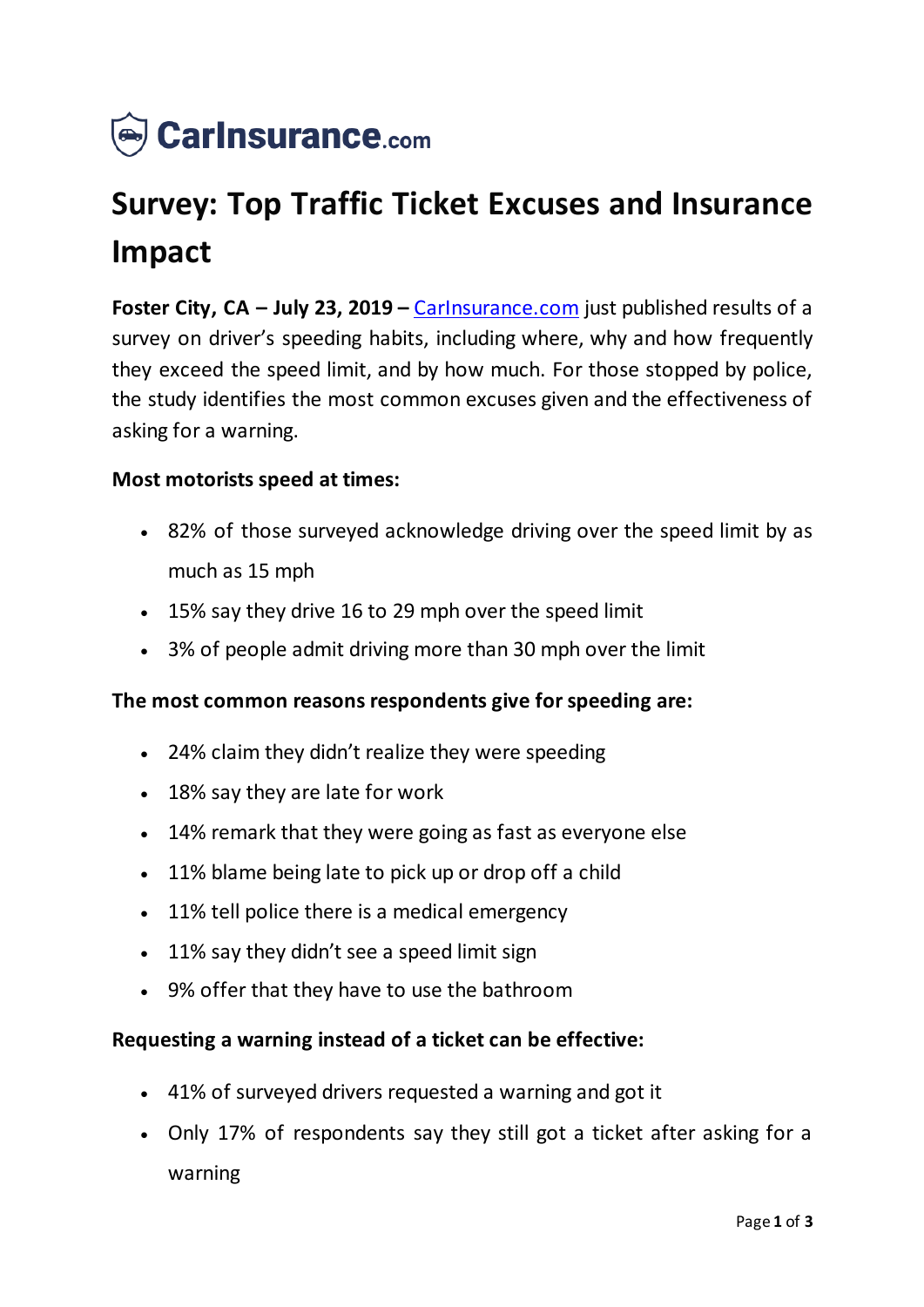The article also reviews differences between the rates that men vs. women are pulled over for speeding and how requests for a warning vary by gender. For those unlucky enough to receive a ticket, in addition to the speeding fine, CarInsurance.com research shows that auto insurance rates increase between 22% and 30% on average, after a speeding citation.

# **Insurance rate increases are impacted by:**

- 1. The state where a driver speeds
- 2. How many miles over the limit are observed
- 3. The frequency of a driver's citations
- 4. The auto insurer

View the complete article: [Caught Speeding: Top Excuses Drivers Give Cop](https://www.carinsurance.com/speeding-ticket-excuses)s

Our expert and spokesperson, Penny Gusner, is available for comment on this research.

## **Methodology**

Carinsurance.com commissioned Op4G to survey 1,000 drivers about speeding, asking when, why, how often and how much they speed, as well as what excuses they give to get out of a ticket. The study also reviewed insurance rate data for six top insurers across all U.S. states to assess premium rate increases after a speeding ticket.

## **About CarInsurance.com**

CarInsurance.com is owned and operated by QuinStreet, Inc. (Nasdaq: [QNST\)](https://www.nasdaq.com/market-activity/stocks/qnst), a pioneer in delivering online marketplace solutions to match searchers with brands in digital media.

QuinStreet is committed to providing consumers and businesses with the information and tools they need to research, find and select the products and brands that meet their needs. CarInsurance.com is a member of the company's expert research and publishing division.

[CarInsurance.com](https://www.carinsurance.com/) is a one-stop online destination for car insurance information, providing unbiased, expert advice on how to shop for insurance